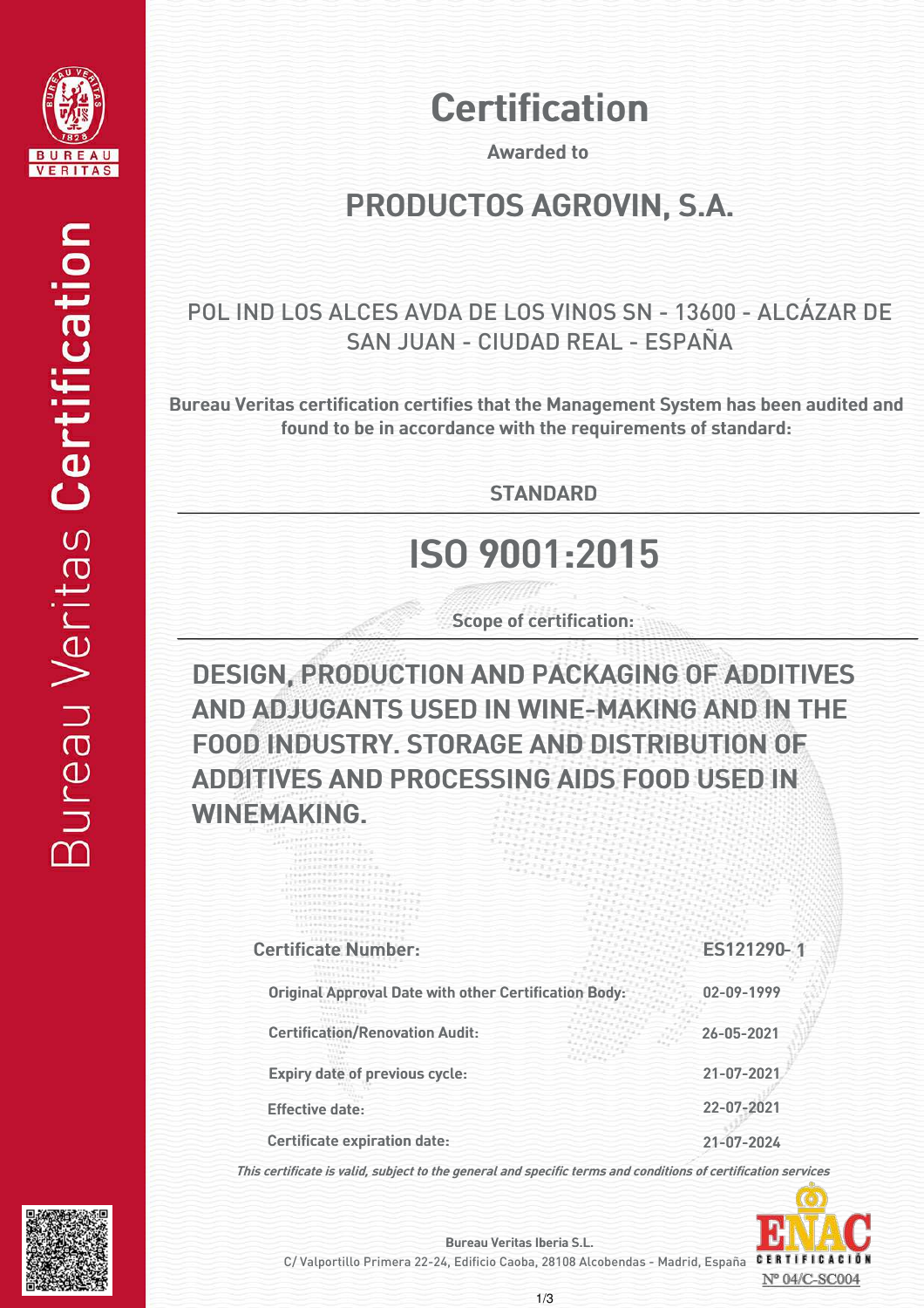

## **Certification**

Awarded to

## PRODUCTOS AGROVIN, S.A.

| Site                              | Address                                                                                            | Scope                                                                                                                                                                                                          |
|-----------------------------------|----------------------------------------------------------------------------------------------------|----------------------------------------------------------------------------------------------------------------------------------------------------------------------------------------------------------------|
| <b>PRODUCTOS</b><br>AGROVIN, S.A. | POL IND LOS ALCES AVDA DE LOS VINOS<br>SN - 13600 - ALCÁZAR DE SAN JUAN -<br>CIUDAD REAL - ESPAÑA  | DESIGN,<br>PRODUCTION AND PACKAGING OF<br>ADDITIVES AND ADJUGANTS USED IN<br>WINE-MAKING AND IN THE FOOD<br>INDUSTRY, STORAGE AND DISTRIBUTION<br>OF ADDITIVES AND PROCESSING AIDS<br>FOOD USED IN WINEMAKING. |
| <b>PRODUCTOS</b><br>AGROVIN, S.A. | CTRA GIJÓN SEVILLA KM 313 - 06200 -<br>ALMENDRALEJO - BADAJOZ - ESPAÑA                             | STORAGE AND DISTRIBUTION OF<br>ADDITIVES AND PROCESSING AIDS FOOD<br><b>USED IN WINEMAKING.</b>                                                                                                                |
| <b>PRODUCTOS</b><br>AGROVIN, S.A. | POL IND SANT PERE MOLANTA AVDA<br>VILLAFRANCA 25 - 08734 - OLERDOLA -<br><b>BARCELONA - ESPAÑA</b> |                                                                                                                                                                                                                |
| <b>PRODUCTOS</b><br>AGROVIN, S.A. | AUTOVIA III MADRID VALENCIA KM 344 -<br>46930 - QUART DE POBLET - VALENCIA<br><b>ESPAÑA</b>        |                                                                                                                                                                                                                |
| <b>PRODUCTOS</b><br>AGROVIN, S.A. | CTRA DE ZAMORA KM 8.5 - 24231 -<br>ONZONILLA - LEÓN - ESPAÑA.                                      |                                                                                                                                                                                                                |

| <b>Certificate Number:</b>                                   | ES121290-1 |
|--------------------------------------------------------------|------------|
| <b>Original Approval Date with other Certification Body:</b> | 02-09-1999 |
| <b>Certification/Renovation Audit:</b>                       | 26-05-2021 |
| Expiry date of previous cycle:                               | 21-07-2021 |
| <b>Effective date:</b>                                       | 22-07-2021 |
| <b>Certificate expiration date:</b>                          | 21-07-2024 |
|                                                              |            |

This certificate is valid, subject to the general and specific terms and conditions of certification services